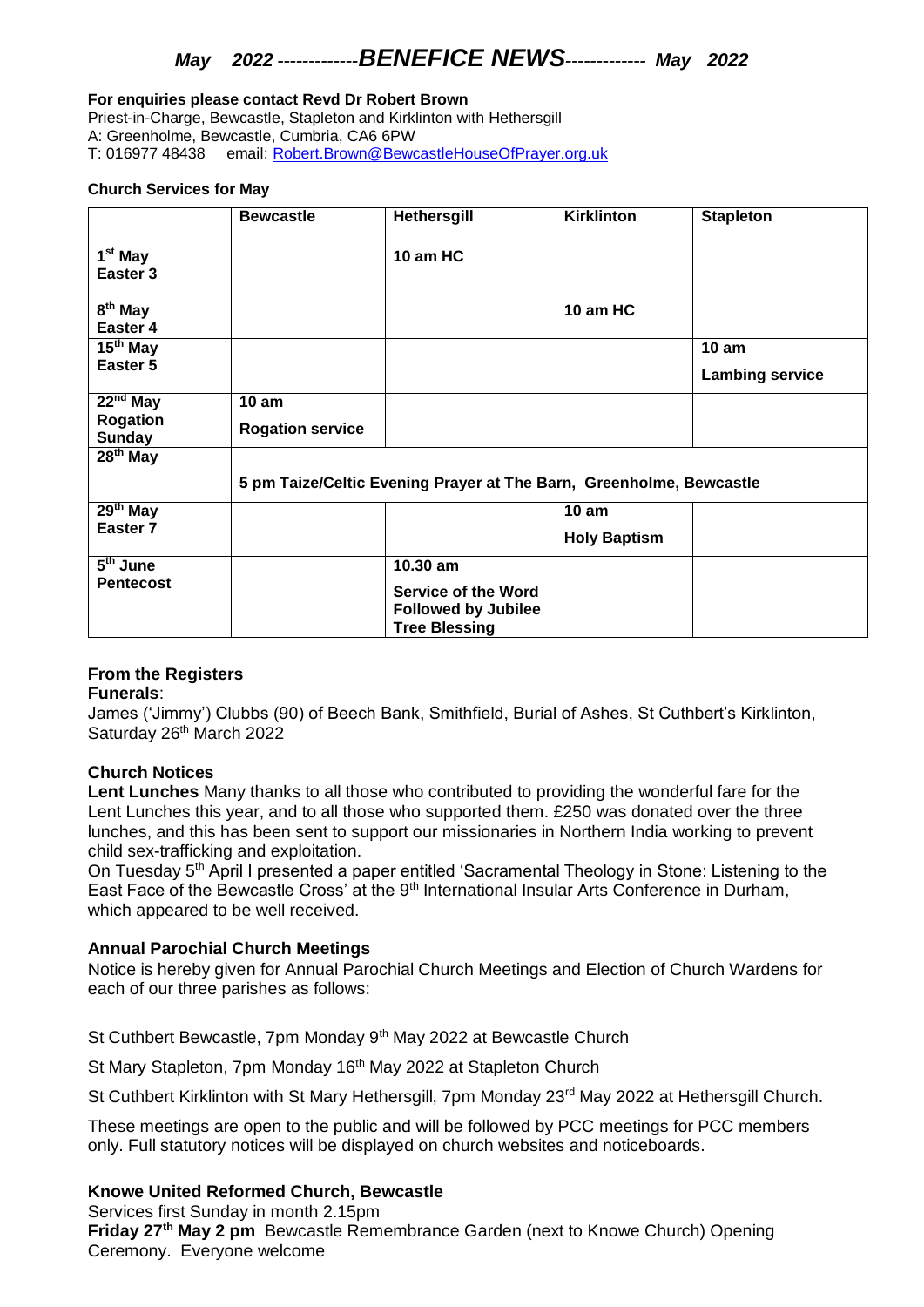# *May 2022----------BENEFICE NEWS-----------May 2022*

 Many moons ago now I met a man outside our Church here in Bewcastle who to say the least was seriously cheesed off. "The vicar's in there christening our baby and I don't understand a word of it. So I've come out for a smoke! ". We were to become firm friends.

I want to use my next three letters to explore 3 Services which we call in the trade "Occasional Offices "- Weddings, Christenings and Funerals - as through the eyes of my friend. This first one will be about Weddings. I suppose it's all to do with how you see things.

A one time senior psychiatrist at Broadmoor, Dr.Murray Cox used always to say to himself as he listened to the sad stories of those committed to his care. " What else am I seeing here? What might I be missing ? " Let's apply that yardstick to Church Weddings.

You've popped the question and the girl of your dreams has said "Yes " The great day has come. Family and friends are gathered outside the Church. Ladies resplendent in colourful silk dresses and posh hats. Men in Morning Dress. Bridesmaids and pages dash about in costumes which all too soon will be covered in mud. Photographs taken, you are about to take your last steps as a bachelor as you walk to the Church door! Sacred place. Sacred words. Sacred music. Even a Vicar to match!

But why Church? Increasingly these days couples choose to get married in secular venues which of course are just as valid and probably more convenient. Often I guess it's because Nan has decreed it should be so.! "We've always done things properly in our family, and your wedding will be no exception! " As it was in the beginning, is now and ever shall be…. ! It's a dilemma which I have shared with countless couples, and for me the clue lies with our psychiatrist friend Dr Murray Cox when he said " What else am I seeing her? What might I be missing? Could there be just something which marks a Church Service as different?

Opinions will differ, but for me there is one point in the service where we are given a clue. . Forget for a moment the " Givings Away. The joinings of hands. The exchange of vows and rings and all that. Focus on the very first thing that a bride and groom do together in their married life. They take 4 steps forwards to kneel at the Altar steps, to ask God for His Guidance and Blessing It's a special, poignant powerful moment which always we discuss together before hand. One of those moments when whatever a couple's belief (or otherwise) they choose as it were slip their hands into the hand of God and say a prayer which might go a bit like this.

"Well Lord, here we are, kneeling where hundreds have knelt before us. We are not sure what (if anything) we believe about you but we have come to ask for your Blessing and Guidance. You know (but we don't) what lies ahead. .60 years of contentment and celebration? Dark days too perhaps of testing and sadness? Be with us always we ask, today and every day to show us the way and to help us to make the most of our new life together. For we shall need all the help we can get "

For me that moment lies absolutely at the heart of a Church Wedding - that extra dimension we were thinking about just now. A moment when regardless of Faith or otherwise even those who seldom attend a. Church Service often say afterwards It was a moment when God seemed powerfully present, real.

It belongs to a parish priest to explore with those entrusted to His or Her care such special moments. So to try conduct or officiate at a Service that somehow God has a chance to reach, to touch and to bless those who have come to Him. To assure them that whoever they are, whatever they believe or don't, whatever luggage they bring, they are loved, and that always and everywhere from the beginning of their lives to their end always God will travel with them, until the time comes when He calls them home to Himself to love them in a new way. Such things are not easy to put into words. They just happen.

But services like weddings, Christenings and Funerals can often be moments when we just know this to be true. Last year was just one example . I was helping to marry a couple in the Cathedral , where many had gathered -including I guess a goodly number of those who would never describe themselves as " God Botherers".! In the thank you letters which arrived later apparently person after person said" That was a wonderful Service. Indeed as a result I am even considering giving God a second chance ! " Nicely put but wonderful just the same!

We can never predict when God will make Himself known. But Weddings are often moments when we just know we have touched the Hem of His Garment, and in so doing know ourselves to have been richly blessed. Next time we shall think about how this can happen at Christenings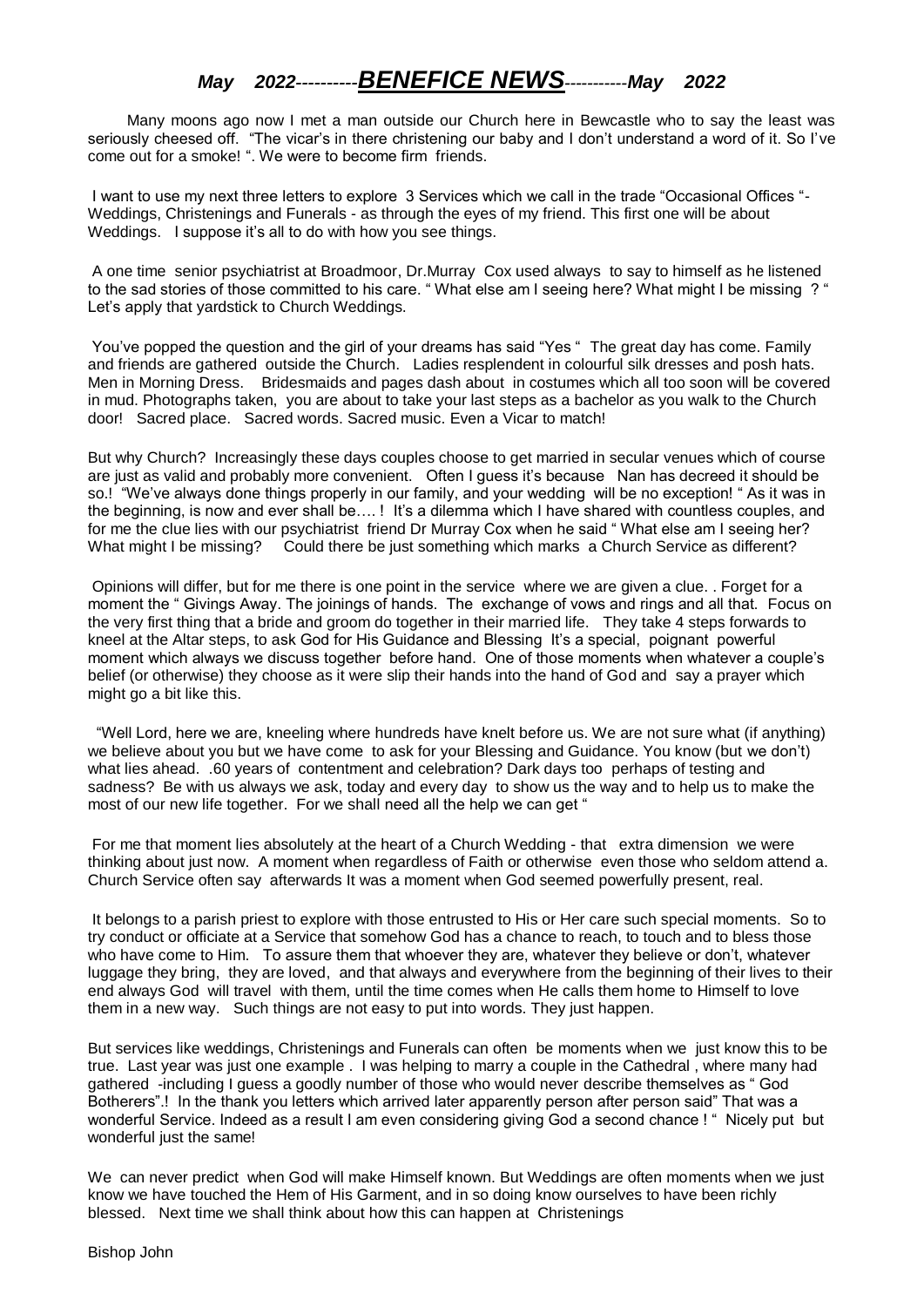*May 2022----------BENEFICE NEWS-----------May 2022*

**Friday 6th May 7 pm Stapleton PCC Spring Fair and Craft** Fair at Stapleton Public Hall. Cake stalls, produce, plants etc. Homemade teas. Gifts for stalls and offers of help would be appreciated. Contact a member of the PCC.

**Tuesday 10th May. These Are a Few of Our Favourite Sins**. An evening of celebration, fun and laughter at Glingerbank, Longtown with the Musical Revue company the Fingask Follies. Tickets include a pre-show drink, buffet supper and a drink in the interval. All profits to be divided between the churches at Bewcastle (roof fund) and Kirkandrews on Esk (organ fund). For details and tickets email [info@bewcastle.com](mailto:info@bewcastle.com)

**Tuesday 17th May 7 pm Bewcastle Heritage Society 2022 AGM** at the Crossings Inn followed by the Annual Dinner at 7.30pm. Please give names and choice of menu to Barbara (48212) by Friday 13th May. Two courses £20, three courses £24 finishing with tea or coffee. Places are limited so it is advisable to book early!

**Saturday 3rd September Stapleton & Solport Flower and Produce Show** Schedules will be available from the Hall and St Mary's, Stapleton

**Knit and Natter at Stapleton Hall,** every Tuesday evening from 7pm-9pm. Everyone is welcome to come along. For further details contact Carol on 01697543094.

**Save the Date! Stapleton & Solport Parish** Council are planning a fun filled day of events to celebrate the Queens Platinum Jubilee on **Saturday 4th June** at Stapleton Public Hall .The children at Shankhill School are helping us design a poster to publicise the event to include fancy dress, a fun dog show, children's sports and games, and a bring and share afternoon tea. We are also working on a social event in the hall for the evening. We also need some volunteers who are first aiders/first responders/healthcare professionals to provide us with first aid cover - if you would like to offer your support please contact Jenny Riley.

**Hethersgill Jubilee weekend celebrations in the planning** We are developing plans about how we can all join in to celebrate the Queen's upcoming Platinum jubilee in June.As you may already be aware there will be a four day weekend stretching from Thursday  $2^{nd}$  June to Sunday  $5^{th}$  June. Woohoo! There are a few things being planned for the village to join in the celebrations – some are still in the planning so please keep an eye out for details closer to the time:

The social committee are arranging for a chippy van to be at the Hall car park on Wednesday evening (1st June) – so if you're planning on going away for the long weekend you don't need to cook the night before!

We will be encouraging everyone to make some bunting and decorate your houses for the weekend, we'll be sharing tips and ideas as well as a template for you to use.

- Have you met the Queen? We'll be asking for your memories and pictures of any royal meetings and developing a display for the hall and online.
- We will be planting a tree for the Jubilee! As part of the Queens Green Canopy an initiative encouraging groups all across the UK to plant a tree in the Queen's honour – we will plant a tree at the Village Hall. We hope that we will be able to arrange a blessing of the tree on the Sunday of the jubilee weekend.
- A jubilee village photo. We hope that we can arrange a village photo to mark the jubilee.
- There will also be a Jubilee beacon lit
- *Please note plans may change or be developed as we get closer to the actual weekend, we do hope that you can support us in the celebrations*